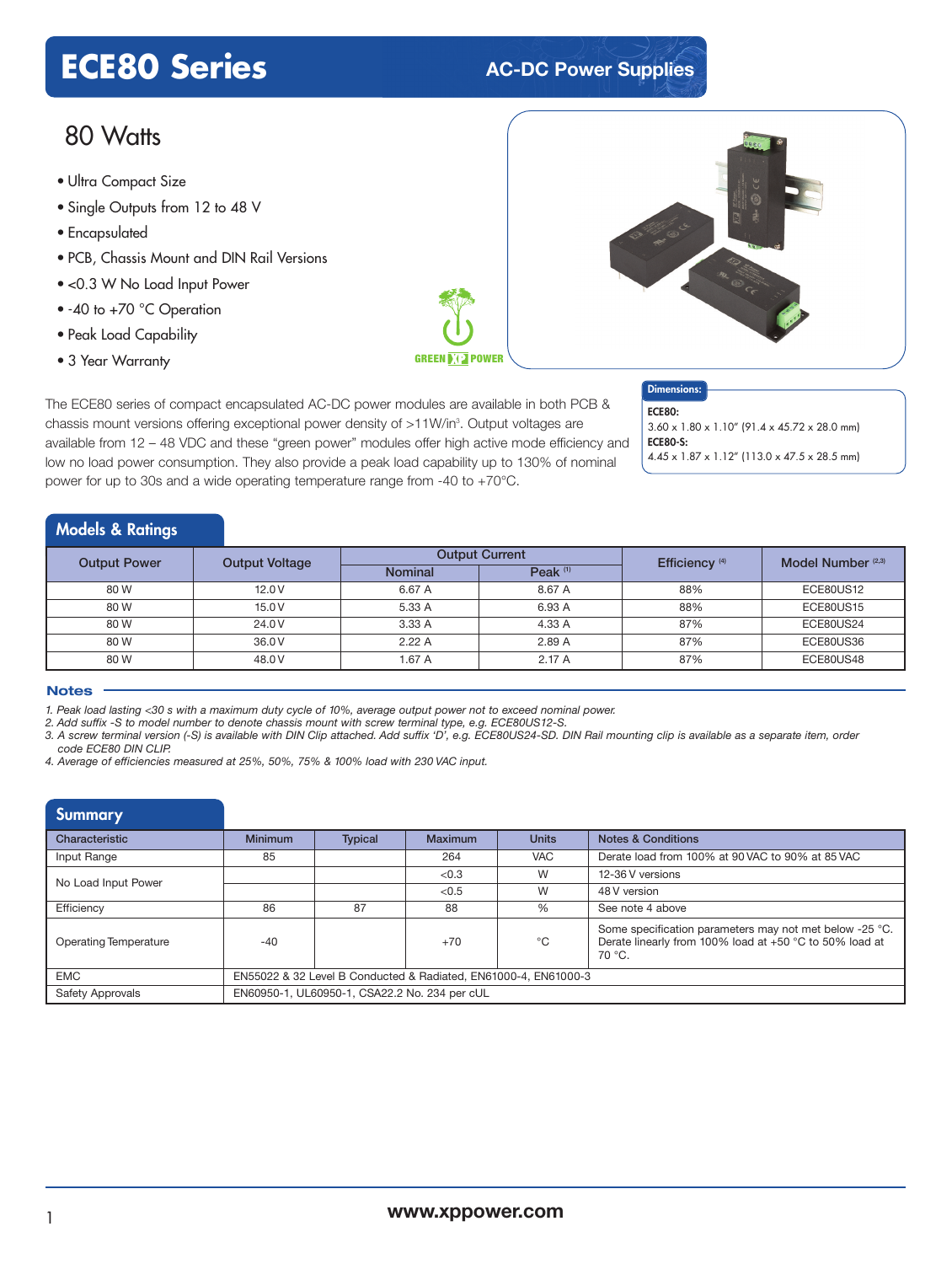# **ECE80 Series**

Input

| Characteristic            | <b>Minimum</b>                | <b>Typical</b> | <b>Maximum</b> | <b>Units</b> | <b>Notes &amp; Conditions</b>                    |
|---------------------------|-------------------------------|----------------|----------------|--------------|--------------------------------------------------|
| Input Voltage - Operating | 85                            |                | 264            | <b>VAC</b>   | Derate load from 100% at 90 VAC to 90% at 85 VAC |
| Input Frequency           | 47                            |                | 63             | Hz           |                                                  |
| Power Factor              |                               |                |                |              | EN61000-3-2 class A compliant                    |
| Input Current             |                               | 1.4/0.87       |                | A rms        | At 115/230 VAC                                   |
| No Load Input Power       |                               |                | 0.3            | W            | 12-36 V versions                                 |
|                           |                               |                | 0.5            | W            | 48 V version                                     |
| Inrush Current            |                               | 60/120         |                | A            | 115/230 VAC cold start at 25 °C                  |
| Earth Leakage Current     |                               |                |                |              | Class II construction no earth                   |
| Input Protection          | Internal T3.15 A/250 VAC fuse |                |                |              |                                                  |

| <b>Output</b>                   |                |                |           |               |                                                                 |
|---------------------------------|----------------|----------------|-----------|---------------|-----------------------------------------------------------------|
| Characteristic                  | <b>Minimum</b> | <b>Typical</b> | Maximum   | <b>Units</b>  | <b>Notes &amp; Conditions</b>                                   |
| Output Voltage                  | 12             |                | 48        | <b>VDC</b>    | See Models and Ratings table                                    |
| Initial Set Accuracy            |                |                |           | %             | At 100% load                                                    |
| Minimum Load                    | 0              |                |           | A             | No minimum load required                                        |
| Start Up Delay                  |                |                | 0.6       | s             |                                                                 |
| Start Up Rise Time              |                |                | 30        | ms            |                                                                 |
| Hold Up Time                    | 8.4            | 15             |           | ms            | At full load and 115 VAC                                        |
| Line Regulation                 |                |                | $\pm 0.5$ | $\frac{0}{0}$ |                                                                 |
| <b>Load Regulation</b>          |                |                | ±1        | %             |                                                                 |
| <b>Transient Response</b>       |                |                | 4         | $\frac{0}{0}$ | Recovery within 1% in less than 500 µs<br>for a 25% load change |
| Ripple & Noise                  |                |                | 1/2       | % pk-pk       | For ECE80/ECE80-S, 20 MHz bandwidth                             |
| Overvoltage Protection          | 115            |                | 140       | % Vnom        |                                                                 |
| <b>Overload Protection</b>      | 110            |                | 185       | %             |                                                                 |
| <b>Short Circuit Protection</b> |                |                |           |               | Trip & restart (hiccup mode)                                    |
| <b>Temperature Coefficient</b>  |                |                | 0.02      | $%$ $C$       |                                                                 |

| <b>General</b>             |                |                |                |                           |                               |
|----------------------------|----------------|----------------|----------------|---------------------------|-------------------------------|
| Characteristic             | <b>Minimum</b> | <b>Typical</b> | <b>Maximum</b> | <b>Units</b>              | <b>Notes &amp; Conditions</b> |
| Efficiency                 | 86             | 87             | 88             | %                         | See Models & Ratings table    |
| <b>Isolation</b>           | 3000           |                |                | <b>VAC</b>                | Input to Output               |
| <b>Switching Frequency</b> |                | 65             |                | kHz                       |                               |
| Power Density              |                |                | 11.2           | W/in3                     |                               |
| Mean Time Between Failure  |                | >300           |                | kHrs                      | MIL-HDBK-217F, +25 °C GB      |
| Weight                     |                | 0.57(260)      |                | $\mathsf{lb}(\mathsf{g})$ | ECE80                         |
|                            |                | 0.62(280)      |                | lb(g)                     | ECE80-S                       |

| Environmental             |                                                         |                |                |              |                                                                                                                           |
|---------------------------|---------------------------------------------------------|----------------|----------------|--------------|---------------------------------------------------------------------------------------------------------------------------|
| Characteristic            | <b>Minimum</b>                                          | <b>Typical</b> | <b>Maximum</b> | <b>Units</b> | <b>Notes &amp; Conditions</b>                                                                                             |
| Operating Temperature     | $-40$                                                   |                | $+70$          | °C           | Some specification parameters may not met below -25 °C.<br>Derate linearly from 100% load at +50 °C to 50% load at 70 °C. |
| Storage Temperature       | $-40$                                                   |                | $+85$          | $^{\circ}$ C |                                                                                                                           |
| Cooling                   |                                                         |                |                |              | Convection-cooled                                                                                                         |
| Humidity                  |                                                         |                | 95             | %RH          | Non-condensing                                                                                                            |
| <b>Operating Altitude</b> |                                                         |                | 5000           | m            |                                                                                                                           |
| Vibration                 | 2 g, 10 Hz to 500 Hz, 10 mins/cycle, 60 mins each cycle |                |                |              |                                                                                                                           |